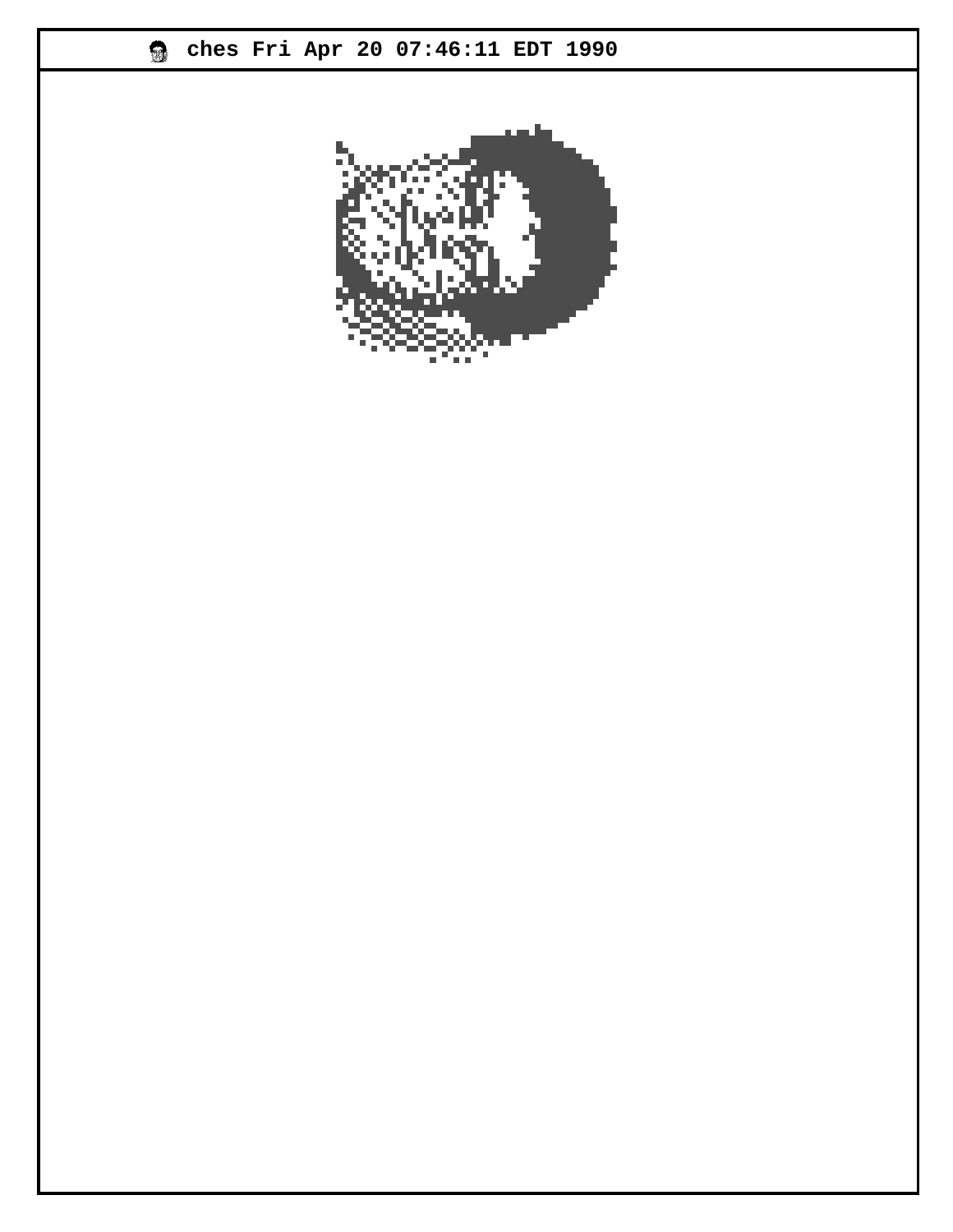## **The Design of a Secure Internet Gateway**

Bill Cheswick ches@research.att.com

*AT&T Bell Laboratories Murray Hill, New Jersey 07974*

## ABSTRACT

The Internet supports a vast and growing community of computers users around the world. Unfortunately, this network can provide anonymous access to this community by the unscrupulous, careless, or dangerous. On any given Internet there is a certain percentage of poorly-maintained systems. AT&T has a large internal Internet that we wish to protect from outside attacks, while providing useful services between the two.

This paper describes our Internet gateway. It is an application-level gateway that passes mail and many of the common Internet services between our internal machines and the Internet. This is accomplished without IP connectivity using a pair of machines: a trusted internal machine and an untrusted external gateway. These are connected by a private link. The internal machine provides a few carefully-guarded services to the external gateway. This configuration helps protect the internal internet even if the external machine is fully compromised.

#### **1. Introduction**

The design of a Corporate gateway to the Internet must deal with the classical tradeoff between security and convenience. Most institutions opt for convenience and use a simple router between their internal internets and the rest of the world. This is dangerous. Strangers on the Internet can reach and test every internal machine. With workstations sitting on many desks, system administration is often decentralized and neglected. Passwords are weak or missing. A professor or researcher often may install the operating system and forget it, leaving well-known security holes uncorrected. For example, a sweep of 1,300 machines inside Bell Labs around the time of the Internet Worm found over 300 that had at least one of several known security holes.

When we first obtained a connection to the ARPAnet, Dave Presotto configured our gateway machine (named ARPA) as an application-level gateway. For two years this machine was the sole official link to the Internet for AT&T. Until its disconnection a little while ago, this VAX 750 handled all the Internet mail traffic and other services for the company. ARPA had Ethernet connections to both the inside and outside Internets, just like a router. It could also make and accept calls on our corporate Datakit network.

Dave took a number of steps to make our gateway more secure. He turned off IP forwarding in the kernel so packets could not travel between the Internets. He installed a kernel modification that limited TCP connections from ARPA to the inside network to *smtp*, *uucp*, *named*, and *hostname* ports. And he rejected the *sendmail* mailer as too complicated and dangerous: the Upas[1] mailer was installed in its place. We removed a number of non-essential daemons, including the *finger* server.

To give insiders access to the Internet, a *gate* service was installed on ARPA. Insiders could call this service and supply an Internet address. The gate connected to a socket of a remote Internet host and then copied bytes between the two connections. It was easy to provide *atelnet*, a version of *telnet* that used the gate service. *Aftp* supplied FTP services: it was the standard FTP modified so both the command and data connections were initiated from the inside. (The standard *ftp* would have tried to make the data connection from ARPA to the inside, a connection prohibited by ARPA's kernel.)

This configuration successfully resisted the Internet worm. We ran neither *sendmail* nor *fingerd*, the two programs exploited by the worm.[2] The internal internet was spared the infection. (Actually, there was a sec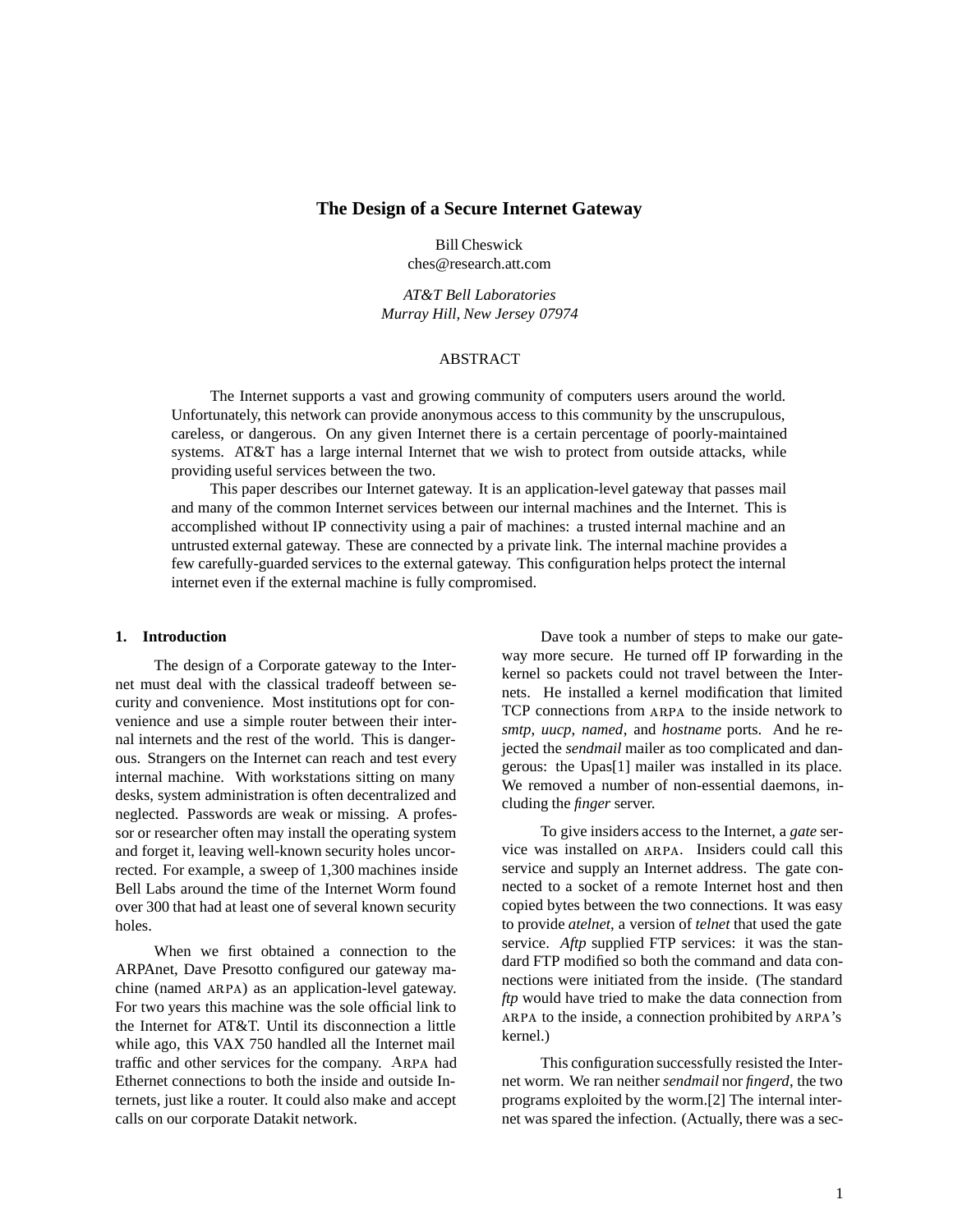ond, unguarded IP link to the Outside. We got lucky: only a few machines at the other end knew of the link, and their machines were shut down before the worm could creep across.)

Had ARPA been infected, the worm could have reached the inside machines. The initial *smtp sendmail* connection was permitted, and the worm's second connection would have been initiated from the inside target machine into ARPA, the permitted direction.

### **2. The new gateway**

All of ARPA's protection has, by design, left the internal AT&T machines untested—a sort of crunchy shell around a soft, chewy center. We run security scans on internal machines and bother system administrators when holes are found. Still, it would be nice to have a gateway that is demonstrably secure to protect the internal machines. For peace of mind, the gateway design should not rely on vendors' code more than absolutely necessary. We would like the internal machines protected even if an invader breaks into the gateway machine, becomes root, and creates and runs a new kernel.

We had to replace ARPA. The VAX 750 ran with typical load averages of seven to twelve jobs throughout the day. When the load average hit about fifteen, the old Datakit driver expired, wedging the Datakit ports and requiring a reboot.

A new machine gave the opportunity for a clean start. We could re-think the security arrangements to improve on ARPA's shortcomings.

Our new gateway machine, named INET, is a MIPS M/120 running System V with Berkeley enhancements. Various daemons and critical programs have been obtained from other sources, checked, and installed.

We store nothing vital or secret on INET, since we assume that it may be defeated in unforeseen ways. It does not currently run *uucp*—systems files and dialers could fall into the wrong hands. There are few system administration accounts, and user accounts are discouraged. INET is not used for other tasks. It is backed up regularly, and scanned for unauthorized changes and common system administration mistakes. Though we don't trust INET, we protect it as much as we can.

INET has a single Ethernet port which is connected to a router on JVNCnet, our external regional network. It also has a connection to Datakit. We have configured our Datakit controller to force all connections from INET to a single internal machine, named  $R70. R70$  can redial, or splice connections to other internal machines.  $R70$  provides a limited set of services

to INET for reaching internal machines. The list of services are:

- 1. connection to an approved machine's *smtp* port,
- 2. connection to a login or trusted-loginDatakit destination after passing a challenge-response test, and
- 3. connection to a logging service.

The key to the arrangement is a restricted channel from  $INET$  to  $R70$ . This private channel was easily constructed using stock features of our research Datakit controller. Other connection schemes could be implemented using a simple multiplexed protocol over some back-to-back connection between the machines, or a simple Ethernet would suffice. If the last approach is used with TCP, the internal machine must supply differing TCP services to its two Ethernet interfaces. (I am not sure this is possible with standard TCP/IP implementations. It wouldn't be too hard to modify *inetd* to do this.)

These functions do not load the internal machine too much; it could have other uses like *uucp*, *mail*, or even normal user jobs. But the services it provides the external machine are the key to security, and must be protected well.

#### **3. Outbound services**

It is quite easy to implement most outbound services to the Internet. INET has a small program, named proxy (a descendant of ARPA's *gate*), that makes calls to the Internet on behalf of an inside machine and relays bytes between the inside Datakit connection and the outside Internet TCP connection. *Proxy* can also listen to a non-privileged socket and report connections to an inside process. Several outbound services are implemented using *proxy*, and more are easy to create. In all cases, it appears to the remote Internet hosts that our gateway machine is making the calls.

INET may be reached over the Datakit. But how do internal machines reach INET over the Ethernet? R70 responds to two IP addresses: its own, and an internal IP address for INET. (Dave Presotto implemented this after a trivial change to the Tenth Edition Research Unix connection server.[3]) Calls to certain TCP ports on this internal IP address invoke *dcon*, a program that simply relays the bytes between the TCP port and Datakit connections on INET.

I have replaced the old *aftp* and *atelnet* with *ptelnet* and *pftp*. They work in the same manner, but the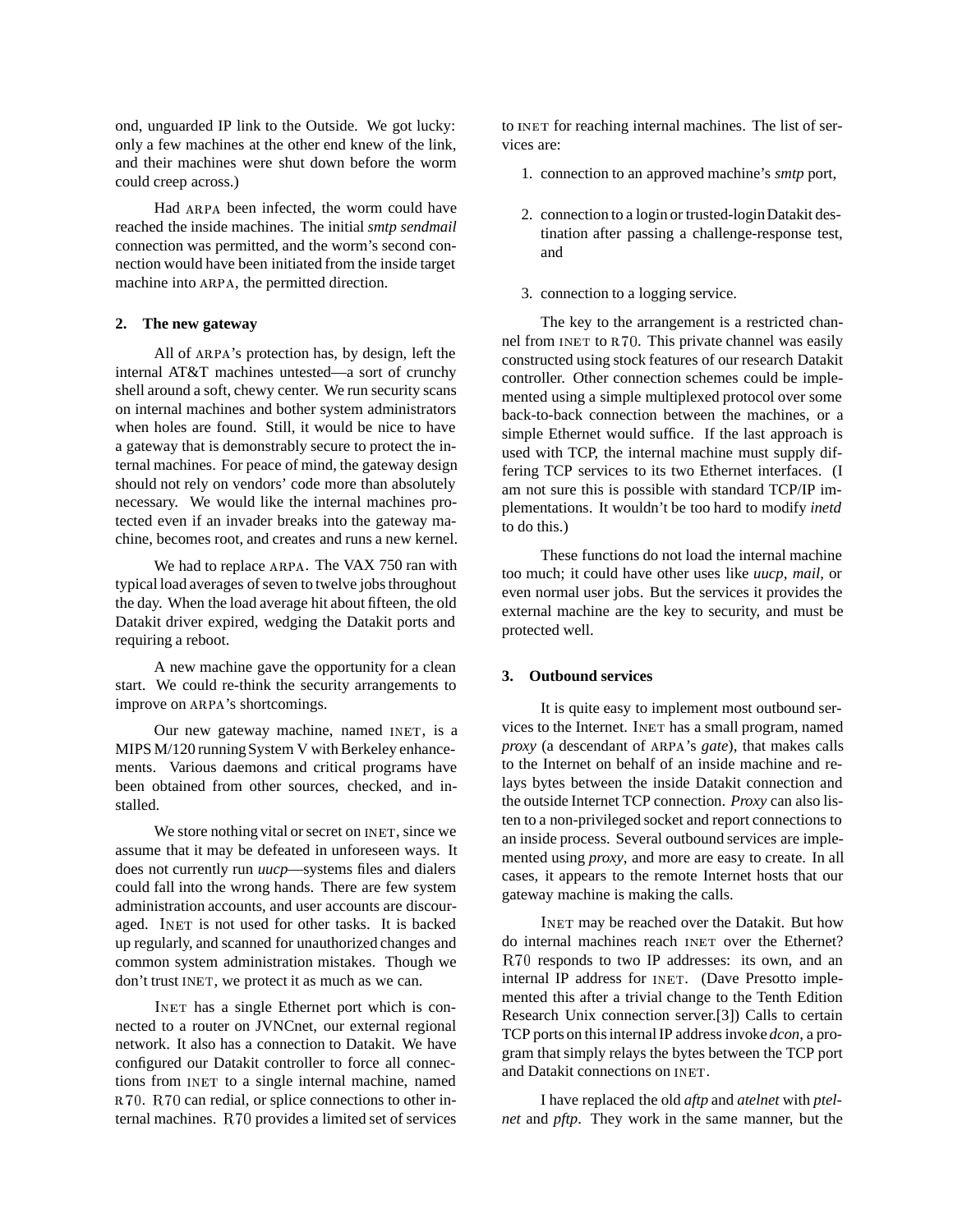new routines call a portable implementation of *ipcopen*, a piece of the connection server. *Ipcopen* hides the details of a connection (TCP sockets or Datakit), simplifying the application program. For example:

ptelnet tcp!toucan

connects to machine TOUCAN on our internet, and

ptelnet proxy!ernie.berkeley.edu

connects to ERNIE. BERKELEY. EDU on the external Internet. proxy! is the default. The *ipcopen* implementation is not flawless: some socket features such as outof-band data and the urgent pointer are missing because they are not supported by Datakit. *Ptelnet* was stripped down to avoid these features.

*Pftp* provides FTP access in a similar manner. It is an updated version of *aftp* from ARPA. The *ipcopen* routines allow it to work over Datakit.

Outgoing mail is sent to INET via *smtp* over either Datakit or the internal Internet. It is stored and forwarded from there. Upas performs the mail gateway functions.

## **4. Inbound services**

We provide incoming login and mail service. For incoming file transfer, INET provides an anonymous FTP service.

We do not trust our passwords to the Internet: it is too easy to eavesdrop or steal packets. See [4] for a discussion of these security problems. Login service requires a hand-held authenticator (HHA). These are calculator-sized devices that contain DES encryption and a manually-loaded 64-bit key. They cost about \$50.

Inbound login service is provided through an authentication manager on  $R70$ . A session is shown in figure 1. To connect, the following sequence occurs:

- The Internet caller uses *telnet* to connect to RE-SEARCH ATT COM (a.k.a INET) via *telnet*. The login name is guard.
- The guard login connects to the authentication manager on  $R70$  over the Datakit. It spends the rest of the connection relaying bytes between the two connections.
- The authentication manager on  $R70$  requests a login name.
- $\bullet$  R70 sends a random challenge number, which the caller supplies.
- The user enters the challenge into his HHA.
- The HHA encrypts the challenge using a preloaded DES key, and displays the response.
- The user types the response. He has three tries to answer a challenge correctly, and is disconnected if he fails.
- The authorization manager prompts for a Datakit destination.
- When the user enters the destination, the manager sends a redial request to the Datakit controller with the given destination and a service of 'dcon'. For machines that trust  $R70$ , the 'dcon' service bypasses further logins and avoids further passwords.
- The redial request transfers the call, switching R70 out of the connection. In non-Datakit implementations, R70 would probably have shuttle bytes between the two connections.

Each user requires a DES key, and keys have an expiration date. The keys are stored on a separate passwd/key server machine connected to R70. The keys in this machine may be changed or examined only from its console.

Inbound mail is delivered directly to INET. INET checks the destination. If it is a trusted machine (i.e. its *smtp* is trusted), a connection request is sent to R70. If not, the mail is relayed through an accessible internal machine. R70 will permit connections only to trusted *smtp* implementations. The list is short because most internal machines run *sendmail*.

### **5. Protecting INET**

The preceding precautions might imply that we expect our gateway to be compromised at some point. In fact, we are taking great pains to protect the machine, including the usual good system administration steps needed to secure any UNIX system[5]: directory and file permissions are checked, backups performed regularly, etc.

We have taken some steps to avoid denial-ofservice attacks. For example, the logs, the spool directory, and the publically-accessible FTP directory are each on separate file systems. If a stranger fills the public FTP directory, there is still room for the logs.

Here are some other steps taken: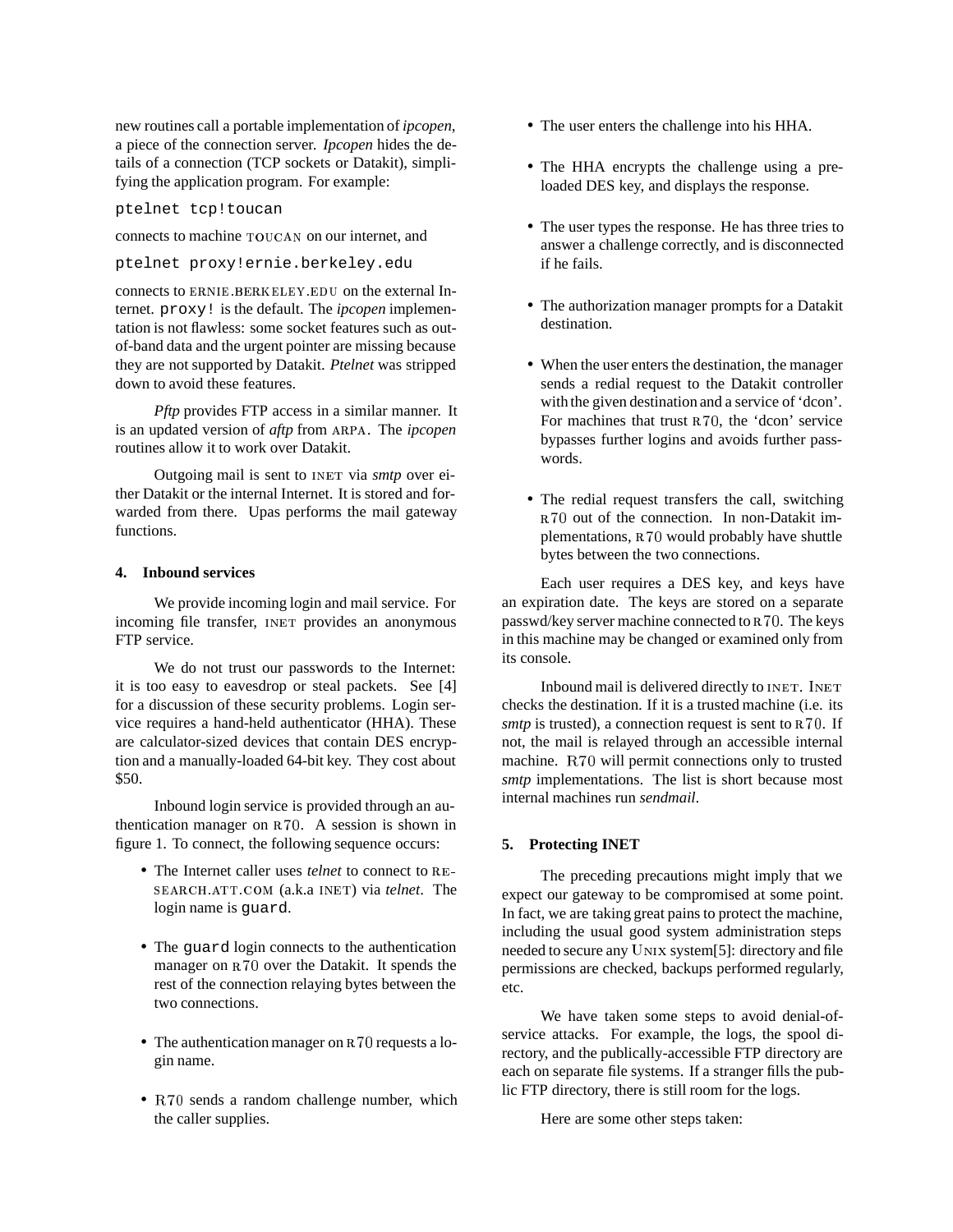```
$ telnet research.att.com
Trying...
Connected to research.att.com.
Escape character is '^]'.
RISC/os (inet)
login: guard
RISC/os (UMIPS) 4.0 inet
Copyright 1986, MIPS Computer Systems
All Rights Reserved
Security Authentication check
login: ches
Enter response code for 90902479: 818b71fe
Destination please: coma
OKYou have mail.
coma=; date
Tue Nov 14 10:52:37 EST 1989
coma = jEof
Connection closed by foreign host.
\ddot{\rm S}
```
Figure 1: A connection session through the guard.

- All the important executable files are periodically checksummed and checked for changes.
- Most user accounts do not have passwords to be checked. They obtain permission to login based on the source of the call.
- Non-essential network daemons have been removed: we don't need to trust them.
- *Inetd(8)* handles all network connections. Certain modifications allow *telnetd*, *smtpd*, and *ftpd* to run without special permissions:[5] *inetd* handles the privileged stuff.
- There is extensive logging of network activity, including connection and login attempts. A writeonly log server is planned that will keep a copy of these logs off-machine and inaccessible to any network.
- Since the network daemons are so important to the security of the machine, we obtained the latest BSD versions and examined, modified, and installed them.

# **6. Gateway alternatives**

There are several much simpler alternatives for an Internet gateway. The simplest is a router, which just lets the packets through. Some routers, like Cisco's, provide packet filtering that can block various types of access to an institution.

We did not choose the router. Though the filtering is quite good, it's not clear whether a clever worm could get through the permitted ports. Can we trust the router? If *telnet* access is allowed from the outside, inside machines are exposed to password-guessing attacks. If *telnet* access is not allowed, an alternative is needed anyway, requiring additional provisions. The router does not provide logging to detect invasion attempts. And mail gating must be provided by a machine somewhere: it is unreasonable to expect each internal machine to be configured to handle all the varieties of external mail addressing.

Many Internet sites use a gateway machine like a Sun. These machines forward IP packets in both directions, and provide a mail gateway service. The packet flow is still dangerous, though filtering is available. Many internal machines may trust the gate machine, leaving them further exposed if the gate machine